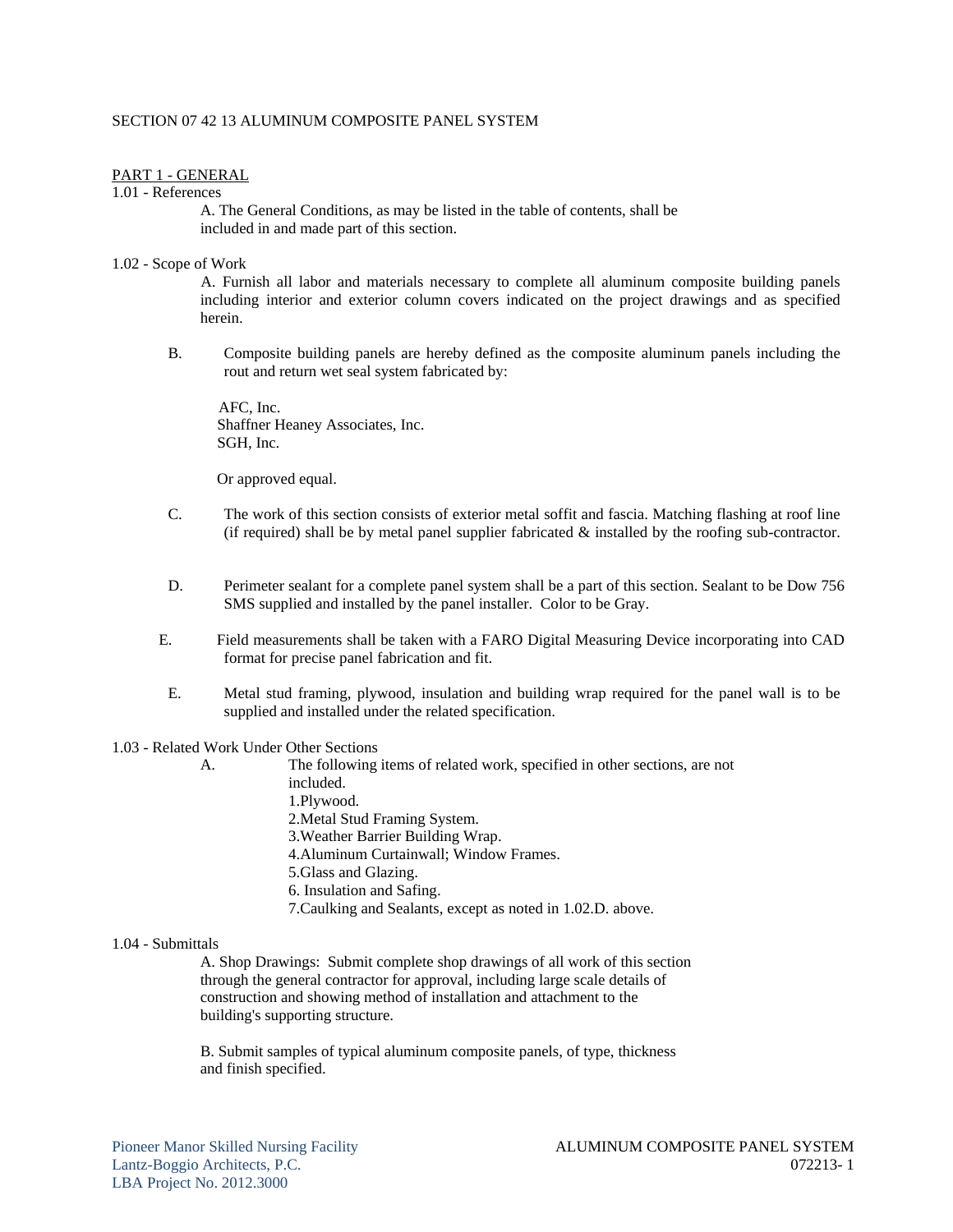- F. Submit panel manufacturer's product data, consisting of complete product description and specification.
- l.05 Performance

A. This is a performance specification; panel systems that are not in compliance with the required performance standards listed herein are unacceptable. Note: The listing of a product name, system, or fabricator does not constitute approval unless all performance criteria are met.

B. Structural Deflection: Deflection of perimeter framing members shall not exceed L/175 of span length and L/60 of unsupported center of panel; and there shall be no permanent set in excess of .100 inches per ASTM E330..

### 1.06 - Quality Assurance

A. The panel system fabricator shall be approved by the panel manufacturer.

- B. Panel system fabricator/installer shall have a minimum of ten (10) year experience.
- G. The panel system fabricator/installer shall be responsible for a complete, sealed and weather-tight installation.

D. The panel system fabricator/installer will prepare the shop drawings in accordance with their standard published product data and criteria established by others.

#### 1.07 - Product Delivery, Storage & Handling

 A. Materials shall be stored in interior spaces or above ground under protective and ventilated covers.

B. The subcontractor shall be responsible for proper storage and handling. Extra protective measures shall be taken to assure that panel edges are secured from damage at all times.

#### 1.08 - Coordination

A. The general contractor and subcontractor responsible for the work of this section shall coordinate the work of this section with work of other trades affecting, or affected by, this work to assure the steady progress of all the work of the contract

 B. Before proceeding with installation, the general contractor shall require the installer to inspect all project conditions affecting the work of this section to assure that all such conditions and work are suitable to satisfactorily receive the work of this section.

### 1.09 - Warranty

A. The panel system manufacturer will warrant that the system it supplies will be free from defects in materials and workmanship for a period of one (1) year.

B. The aluminum composite material manufacturer (sheet stock) will provide its standard 20 year finish warranty.

#### PART 2 - PRODUCTS

2.01 - Acceptable Composite Panel Manufacturers

- A. Alucobond<sup>®</sup> by Alusuisse Composites, Inc.
- B. Reynobond<sup>®</sup> by Alco Architectural Products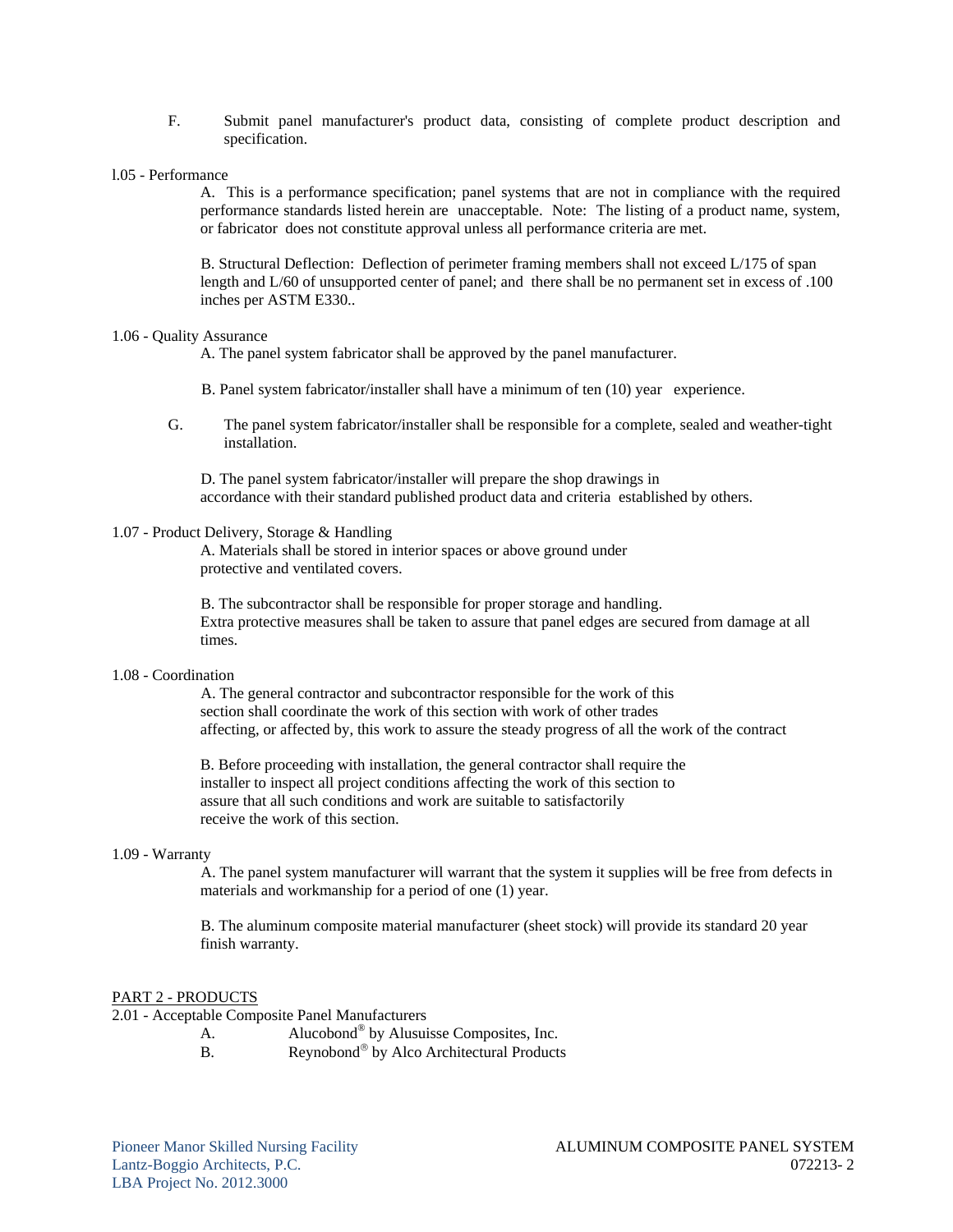### 2.02 - Materials

 A. The drawings and specifications are based on composite metal facing panels with a mechanical/ sealant type attachment method.

B. Composition: Two sheets of .020 aluminum sandwiching a core of extruded thermoplastic (PE core) formed in a continuous process with no glues or adhesives between dissimilar materials. Preferred total thickness of panel shall be 4mm (approx. 3/16").

C. Panel finish/color to be as selected by the architect from the composite panel manufacturer's standard paint color chart.

- 1. Finish: Fluoropolymer Resin Coating (AAMA 605.2)
- 2. Color: To be selected by Architect.

### 2.03 - Panel System Performance Requirements

A. The panel system is to be fabricated by a CNC machine with a rout and return configuration utilizing an aluminum clip system as shown.

 B. Detail and fabricate panels to the sizes, configurations and layouts as shown on the approved shop drawings. Shop drawings shall show the preferred joint details providing a water tight and structurally sound wall panel system of the panel manufacturer that allows no uncontrolled water penetration on the inside face of the system. System must provide a concealed fastener design with use a  $\frac{1}{2}$ " sealant joint.

 C. Fabricate all materials in accordance with the approved CAD shop drawings and FARO Digital Measuring Device field dimensions. All schedules will be based on approval drawings and verified field measurements.

D. Grain pattern of metallic finished aluminum facing sheets to run in same direction, unless otherwise specified.

E. Panels shall be marked to coordinate with the approved shop drawings.

F. Provide protective film on exposed panel faces and leave in place during fabrication.

## 2.04 Flashing

 A. Formed flashing at the panels & the roof line to be .040" thick aluminum painted to match composite panels with same 20 year finish warranty as the composite panels.

### PART 3. - EXECUTION

#### 3.01 - Preparation

A. Installer shall examine all surfaces and conditions which the work of this section is to be applied and notify the general contractor, in writing, of any defects which would be detrimental to proper installation and alignment of the work. No work shall be erected until all discrepancies have been resolved. Application of materials constitutes acceptance of sub surfaces and conditions.

#### 3.02 - Installation

A. Typically, all aluminum composite panels will be shipped with all sides completely fabricated and notched ready for installation.

 B. Install composite metal panel system in accordance with the panel system fabricator's approved shop drawings and as illustrated in the fabricator's panel system "Installation Instruction Manual".

 C. Erect and securely anchor all panels plumb, level, square and true to line in accordance with approved shop drawings.